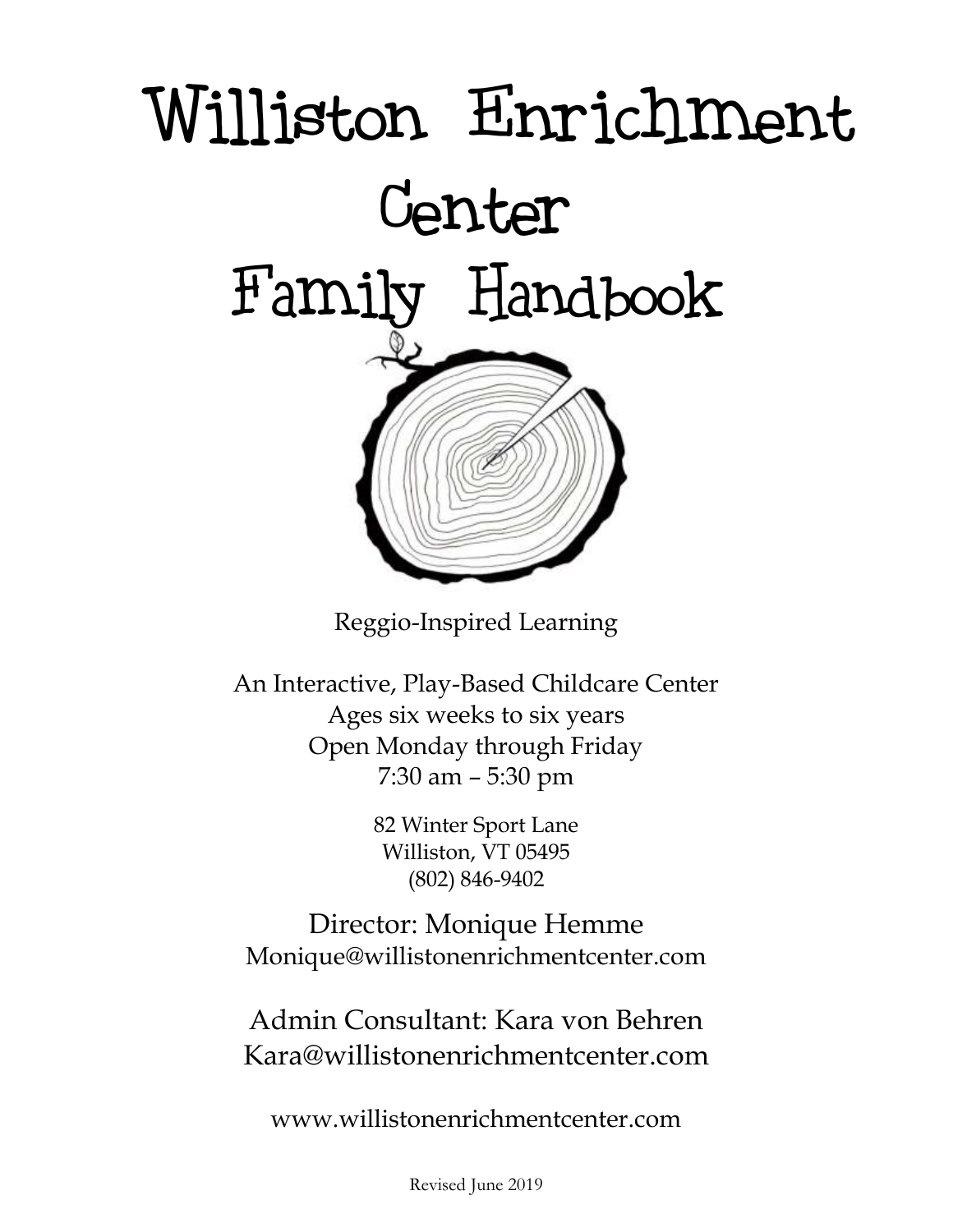### Mission Statement

Our childcare center is committed to providing high quality care to children and families. We offer children the opportunity to use the natural world as a tool for learning. We believe in honoring children for who they are and recognizing the strengths that they already possess as a way to individualize learning opportunities. Our center provides an enriching experience which builds a foundation for life-long learning.

### Philosophy

Our play-based, emergent curriculum is set up to promote all areas of development based on the age of the group and the individual needs of each child. Emergent curriculum is initiated by the child, and it is constantly developing. Teachers facilitate the child's learning, and they work to give children the opportunity to dig deeper and construct further knowledge.

We believe that learning is a life-long process. Our goal at Williston Enrichment Center is to teach children how to learn and how to use their current skills as building blocks for future learning opportunities. We allow children to experience natural consequences and use life experiences as teaching moments.

We treat our playgrounds and surrounding outdoor areas as outdoor classrooms; nature provides children with many learning opportunities that we cannot replicate indoors.

Our staff has built an environment that is safe and nurturing, and it remains flexible enough for children to build positive self-esteem. With teachers and families working together, we can all create a balance of consistency and flexibility; our students need to feel secure in their environment in order to thrive. With all of us working together towards a common goal, your children will experience excellent early care and education in a highquality center.

### AIDC (Parent Company) History

AIDC was founded in the early 1980s, and the company moved to Williston in 1994. AIDC owners wanted to provide on-site childcare for their employee's children. The center's idea was to promote a caring and nurturing environment for the children, with the ability for parents to visit at any point during the day. AIDC Daycare (later renamed Williston Enrichment Center) opened in 2001.

The center offers employees reduced rates, convenience, and an opportunity to be involved in their child's daily activities. Although priority is given to AIDC employee children, the center also opens enrollment to the children of non-AIDC employees at competitive rates.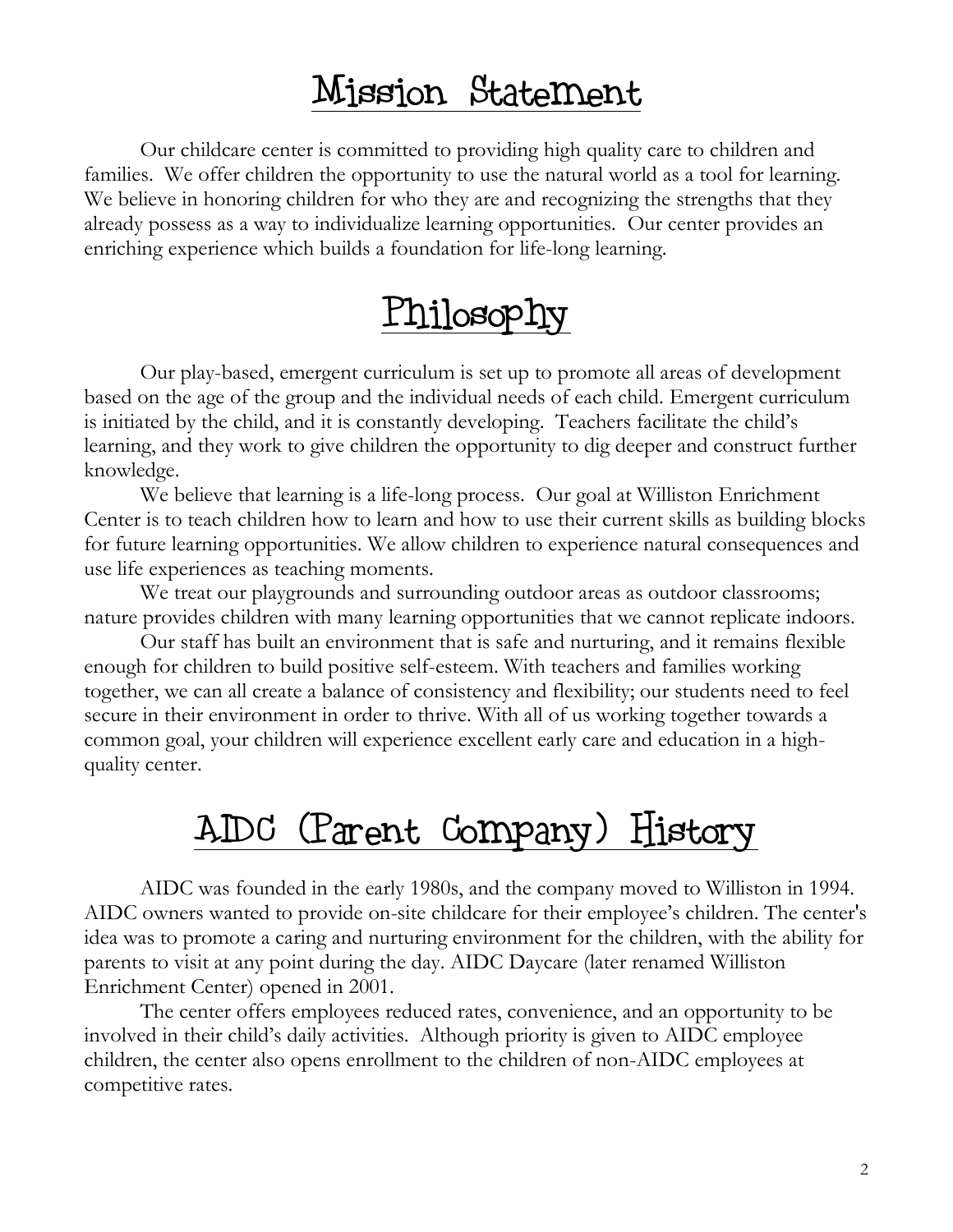## Enrollment, Center Hours, & Attendance

Williston Enrichment Center accepts children from six weeks to five years old, and if space is available for children up to age twelve for after school or vacations.

We are open Monday through Friday, from 7:30 am until 5:30 pm, with maximum attendance of ten hours per day. 24-hour-notice is requested prior to any changes in your child's usual drop-off or pick-up time; 48-hour notice and approval is required for drop off times before or pick up times after your contract time in order to avoid fees (as outlined in Fees section).

In case of an emergency which causes a delay in pick-up time and requires additional care for your child beyond center or contract hours, please contact our center immediately. Late fees will still apply.

**Please notify us in the morning by 9:00 am if your child will not attend our program for that day due to illness or any other reason.** 

**It is required that drop off occur no later than 9:30 am, unless otherwise arranged, to assist children in transitioning into their day.**

# Tuition

Tuition rates are based on attendance of five days a week with a variable rate, based on using up to 8 hours per day, using between 8 and 9 hours, or using up to 10 hours per day.

Part-time care will be available only in classrooms that are not fully enrolled. Parttime care requires a minimum of three full days of attendance (or at least payment), or mornings only with a pick-up before nap begins. Priority is always given to full-time enrollees, so if you utilize a part-time spot and the room fills, you will then have the option of moving to a full-time spot (or at least full-time payment) or forfeiting your spot for a fulltime enrollee.

Our rates, which are subject to change with prior notice, are as follows:

#### **Tuition Rates:**

| Effective August 28, 2019              | Base Rate (10 hr<br>maximum)    | Discount for up<br>to 9 hr day | Discount for up<br>to 8 hr day |
|----------------------------------------|---------------------------------|--------------------------------|--------------------------------|
| Tigers & Lions*                        | \$315                           | \$290                          | \$265                          |
| Busy Bears & Cubs                      | \$285                           | \$260                          | \$235                          |
| Chickadees & Minnows                   | \$320                           | \$295                          | \$270                          |
| School Age<br>(Kindergarten – Grade 4) | \$30/day or \$125 for full week |                                |                                |

\*Act 166 Pre-k funding is a discount of \$3,356 for the school year. This discount is spread across the 41 calendar weeks of the school year for a discount of \$81.85/week from August 28<sup>th</sup> – June 5. Discount not reflected in above prices.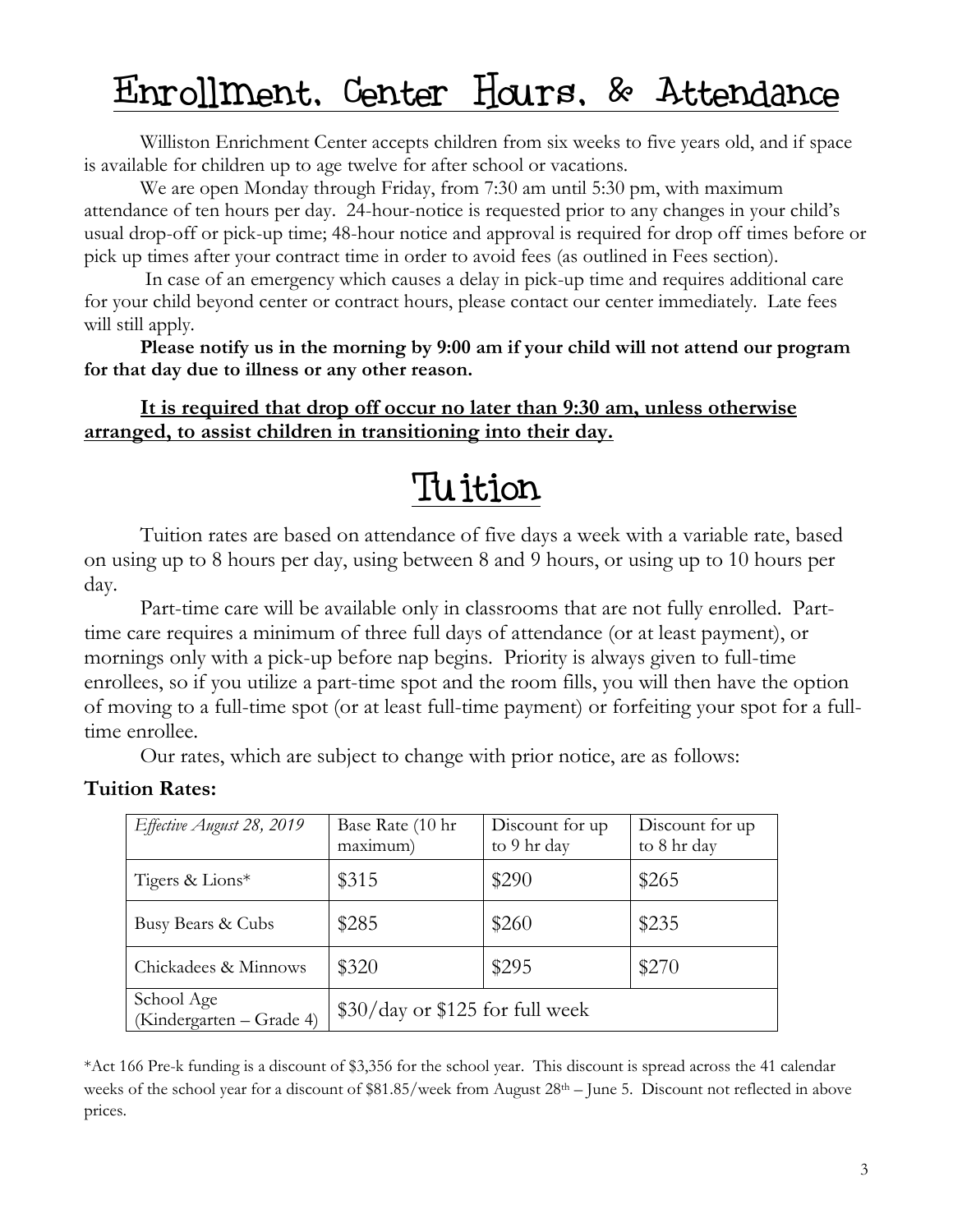**Note:** Tuition rates will increase annually at the rate of at least 3%, beginning with the last week of August each year (to coincide with the start of the school year).

WEC Teacher Rates are approximately a 40% discount from the 10-hr published rate. AIDC Employee Rates are approximately a 25% discount from the 10-hr published rate.

Part time enrollment may be available, but we do give preference and enrollment priority to full-time families. Please inquire about part-time availability and rates.

Tuition will change when the child transitions to the next classroom, and not based on age or birthday. Transitions are based on age as well as skills (such as social, communication, fine and gross motor, and academic), and all transitions are planned based on the recommendations of the child's teacher, the dynamics of the groups, and ultimately administrative decision. Transitions only occur in September, and students will transition in cohort groups.

A non-refundable deposit in the amount of one week's tuition is required prior to enrollment and to reserve the spot. The deposit stays on file until the final week of care; tuition is still required the first week of care.

Payment is due weekly at the end of the week preceding care. Tuition must be received by Friday at close of business. If tuition is not received by Monday at 10 am, there will be a late fee. Your child will not be allowed to attend the center starting Tuesday morning until the payment is brought current, which includes the tuition amount and the late fees. Tuition is required every week, including absent days due to illness, holidays, vacations, or days off, as well as days our center is closed due to in-service days, parent-teacher conferences, snow days, or other center-related closings. You are responsible for keeping tuition current.

**A written two-week notice is required if childcare is no longer needed**. If notice is given with two full weeks, your deposit will be available to be used for the last week of tuition. In the event that ample notice is not given, the deposit will be forfeited.

# Additional Fees

#### **Late Tuition Payments:**

Tuition is due on Friday of the preceding week care is to occur. There will be a daily fee of \$ 5.00 if payment is not received by 10 am on Monday. The late fee will be charged until tuition is current (incl. the day of payment). If tuition is not current by Tuesday, your child/children will not be allowed to attend the program until payment is made. Payment can be made via check, cash, or money order. Families may pay for multiple weeks at a time, if desired, as long as payment is always current.

#### **There is a \$25 fee for any returned checks.**

#### **Late Fees:**

Dropping off before your contract time or picking up after your contract time will result in late fees of \$5 for the first 10 minutes and \$1 per minute thereafter. A late fee of \$1 per minute will be charged if your child is not picked up by the time the center closes at 5:30. At 5:45, the rate becomes \$5 per minute. The late fee after the center closes is assessed from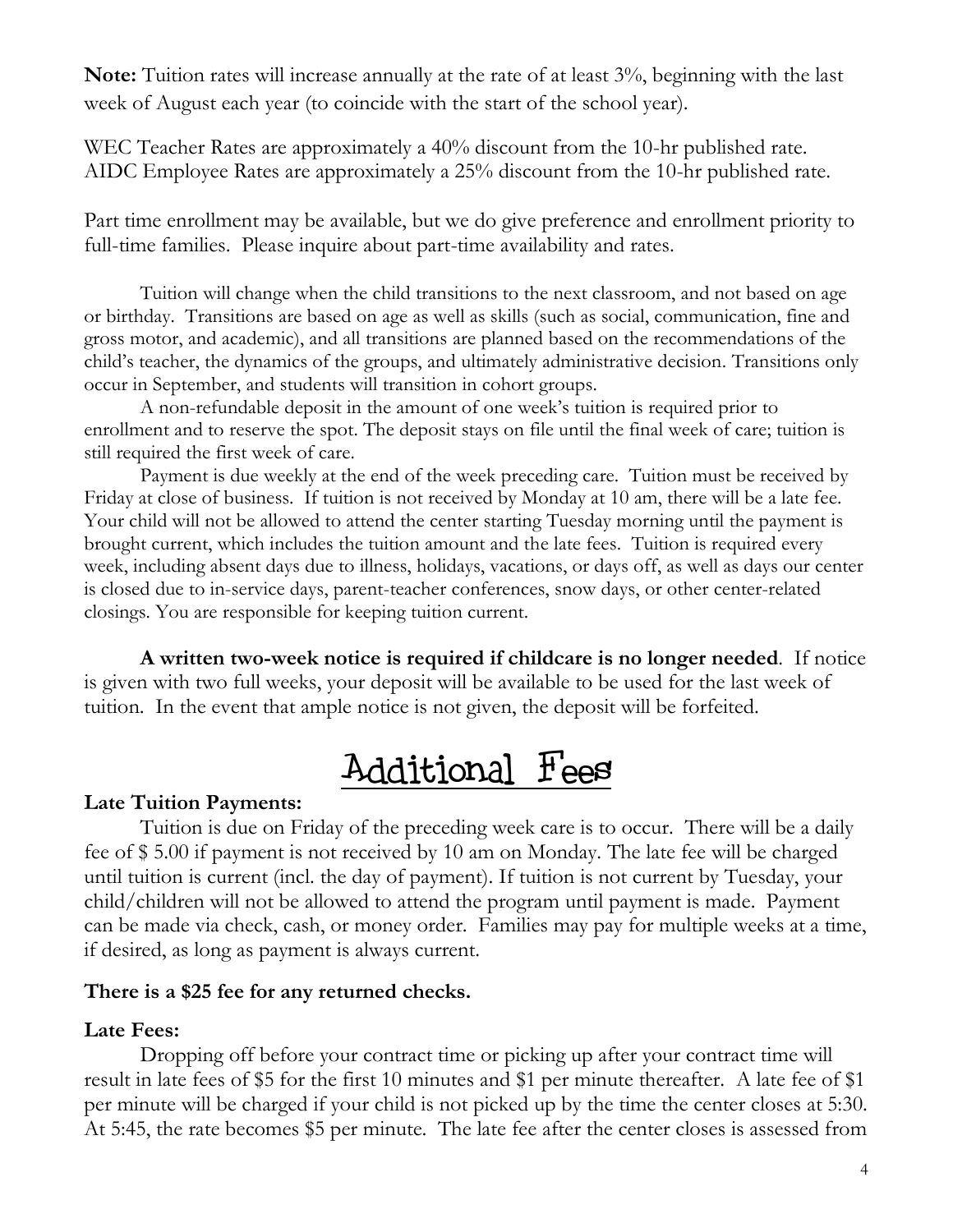the time you clock your child out on tadpoles and are out of the building, not when you arrive. When the child is still with the teacher or in the classroom, your child is still under our care and supervision and is counted in our ratios. You are welcome to spend additional time at the center with your child; however, clocking your child in or out on time is your responsibility to avoid fees. You are welcome to spend time with us as long as you want, during our hours of operation  $(7:30 - 5:30)$ , but before or after those times we do need families outside of the center so that teachers can clean, close, and lock the building.

Drop off and pick up times enable us to staff the center and have teachers here when needed. The times must be adhered to in order to ensure that we remain in ratio as well as to respect the teachers' time and their schedules. Repeat out of contract fees will result in increased fees. After the third time an out-of-contract fee is assessed, the fees will double, and they will continue to double after every subsequent third time.

#### Holidays & In-Service Days

We will be closed for these major holidays (when they fall on weekends, a weekday will be used as the day off):

| New Year's Day | Independence Day | Thanksgiving |
|----------------|------------------|--------------|
| Memorial Day   | Labor Day        | Christmas    |

Additional Closings:

We will close **up to** ten full days a year and twelve half-days for staff in-service that will align with local school closings. In-service days are provided for staff to plan their curriculum, attend workshops or conferences, and conduct major cleaning and organization of the center. We also use those times to be able to schedule parent conferences (which we will offer in the evenings, during lunch times for you, on weekends, and so forth at times that are convenient for you).

We close for the week between Christmas and New Year's, a partial week during school breaks, as well as a partial week during the summer.

Calendars will be distributed by mid-December for the following year, and the calendar will list all the planned closings for the following year.

# Emergency Closing Policy & Snow Days

In the event that the center is closed for some other reason (such as snow day, natural disaster, sickness, etc.), you will be contacted via phone as soon as it becomes necessary to close the center. We will follow the CVSD (Champlain Valley School District) snow days and delayed openings, based on a 7:30 am start. We will send out notification via our online childcare system, Tadpoles, or we will call the numbers you have provided for us (home and/or cell phones if in the evening) utilizing Tadpoles email/text service or a robo-call service. We do a test of this system at least once per year to ensure that it is functioning correctly. We will also send an email and update our facebook page. Tuition is still due for these days, as well as for any vacations or sick days that your child may have during the year.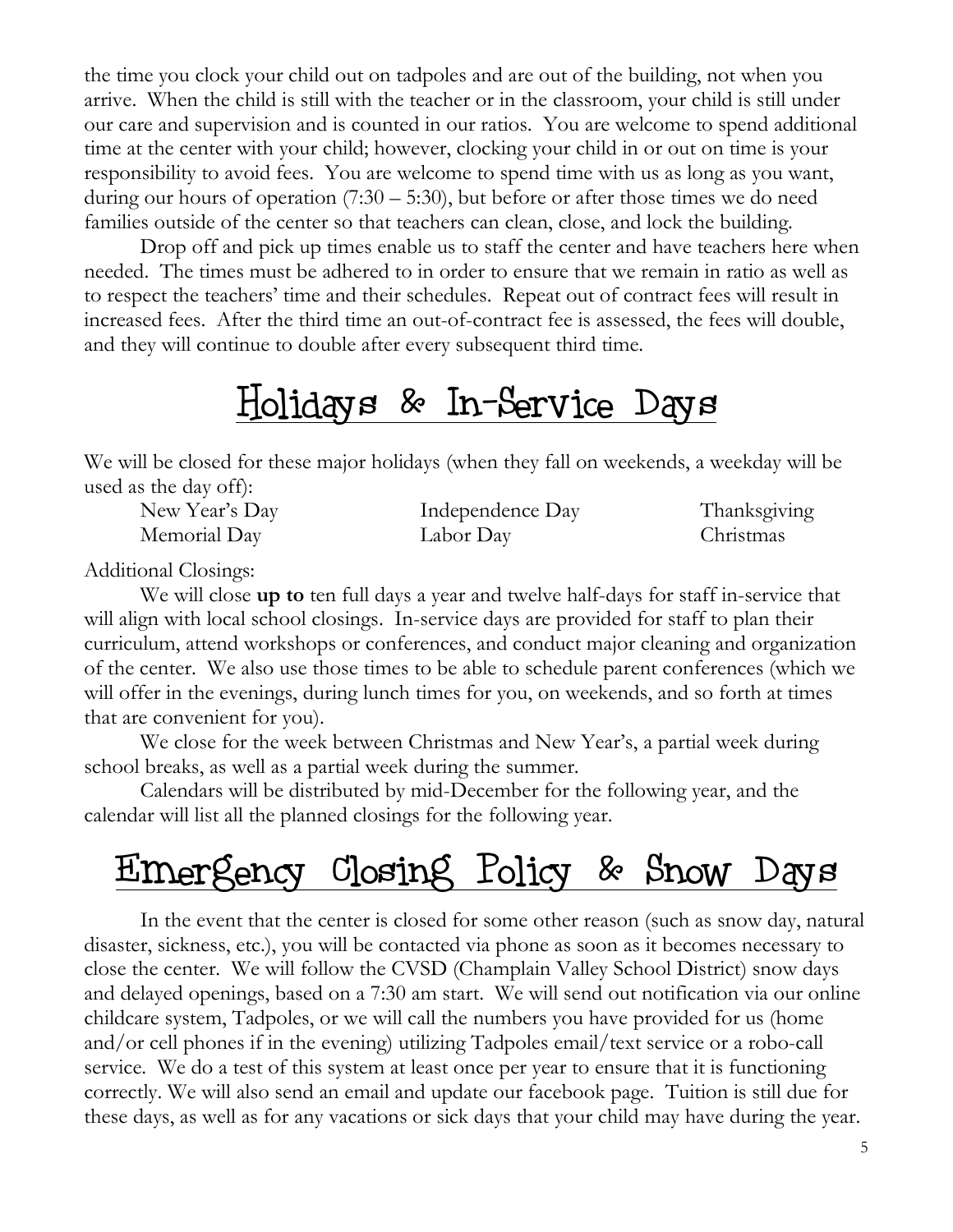#### Access to WEC

WEC entrances are located in through the playground. The doors have access codes specific to each family. The codes may be given to those people who will be doing regular pick-ups of your child. The front door to the building (AIDC's main entrance) is for Chickadee families, and this room does have a finger/thumb print scanner so only those approved families and teachers will have access to that entrance. Once families move to other classrooms, their access to that door will be removed.

Unless instructed otherwise, you and the emergency contacts you list will be the only people allowed to pick up your child without prior permission. In order for someone other than a parent or emergency contact to pick up your child, we need written permission stating the name of the person and the approved pick up date(s). A photo ID is required for anyone, other than a parent, to pick up a child from the center.

All WEC families have the right – and are encouraged – to visit WEC at any time. We have an open-door policy, and we welcome visits. We encourage parents to stop by during the day whenever they have time, and we love having you here. We also encourage and welcome the opportunity for families to come in and do activities and projects with the classrooms. If you have something you'd like to share or come in and help do, please let us know. You also have the right access your child's file at any time and without prior notice. The file may be viewed in the office with the supervision of an administrator or teacher, and the file must stay at the center. We keep student files for 365 days after final day of enrollment, per licensing regulations.

#### Meals & Nutrition

We recognize the importance of healthy eating habits for young children, and so encourage families to provide snacks and lunches for their children that have appropriate serving sizes and high nutritional value. The USDA/Child and Adult Care Food Program recommends milk, meat or a meat alternative (i.e. eggs, cheese, yogurt), fruit or vegetables, and whole grains. However, we also recognize that it is up to each family to determine the foods they wish to provide for their children.

We will not serve foods that are comprised mainly of sugar or additives. Thus, we won't serve items like cake, candy, brownies, cookies, obvious dessert items, etc. We also don't serve juice. Per licensing regulations food that families provide must align with the USDA food standards and meal pattern guidelines (detailed information can be found here: [https://fns-prod.azureedge.net/sites/default/files/cacfp/CACFP\\_MealBP.pdf\)](https://fns-prod.azureedge.net/sites/default/files/cacfp/CACFP_MealBP.pdf).

**Due to safety reasons, we do not serve beverages or food in glass containers.** You may send items in plastic, metal, or cloth bags and containers.

Parents/guardians of infants need to send in enough bottles or materials (milk or formula) for the day and food if needed.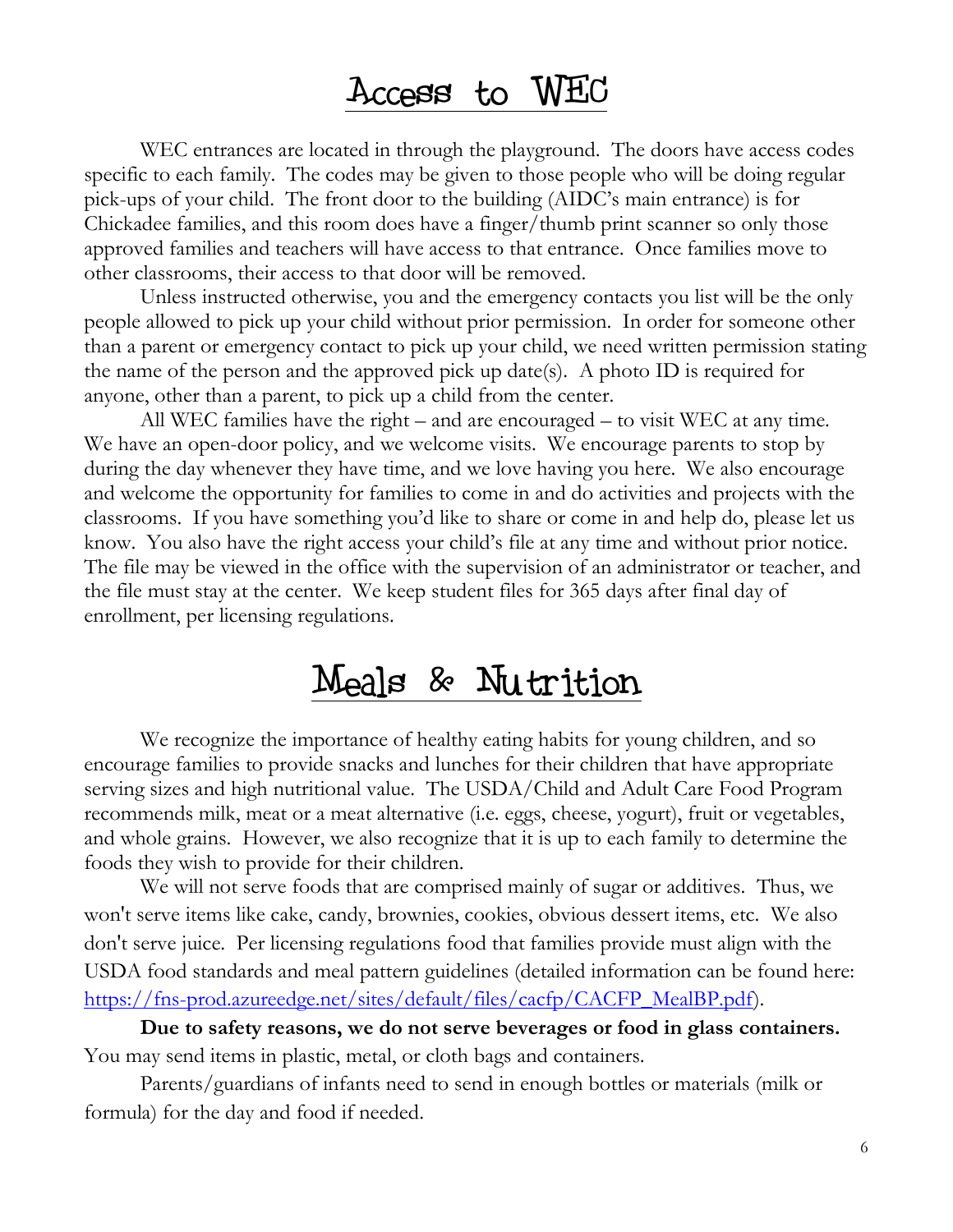Please consult with your child's teacher for guidelines on how to prepare food to minimize choking hazards. Raw carrots and peas, hard pretzels, nuts, popcorn, whole grapes, and uncut hot dogs will not be served to children under 4 years of age (per NAEYC regulations). Food must be sent in ready to eat or requiring only heating in a microwave.

Please label everything—many children have the same cups/containers!

# Items to bring to our Center

Each child will be assigned a space where he or she can store belongings from home.

#### **Please label all items with your child's name.**

Please send in the following, according to your child's classroom:

#### **Minnows:**

- At least 4 full sets of extra clothing
- $\bullet$  Bottles (at least 5) bottles, tops, & rings must come in labeled with child's first name with a dishwasher-safe label
- Formula/breast milk and food, if needed (see information sheet for storage)

#### **Chickadees:**

- At least 2 full sets of weather-appropriate clothes.
- Weather appropriate outside shoes
- Indoor shoes
- 2 dishwasher-safe sippy cups

#### **Busy Bears and Cubs:**

- At least 2 full sets of weather-appropriate clothes (5 sets of clothing if child is potty training)
- Weather appropriate outside shoes
- Indoor shoes
- Water bottle (dishwasher-safe)

#### **Lions and Tigers:**

- At least 2 full sets of weather-appropriate clothes
- Weather appropriate outside shoes (easy to put on)
- Indoor shoes
- Water bottle (dishwasher-safe)
- Crib sheet and sleep sack
- Weather-appropriate clothing/shoes for outside time
- Pacifiers
- Diapers, wipes, ointment
- Daily lunch (and snack, if not participating in snack program).
- Diapers, wipes, ointment
- Sheet and blanket, plus comfort item (if needed)
- Daily lunch with ice pack in lunchbox (and snack, if not participating in snack program).
- Diapers, wipes, ointment
- Sheet and blanket, plus comfort item (if needed)
- Daily lunch with ice pack in lunchbox (and snack, if not participating in snack program).
- Sheet and blanket, plus comfort item (if needed)

#### **Please Note: All sleeping items go home on Friday for washing**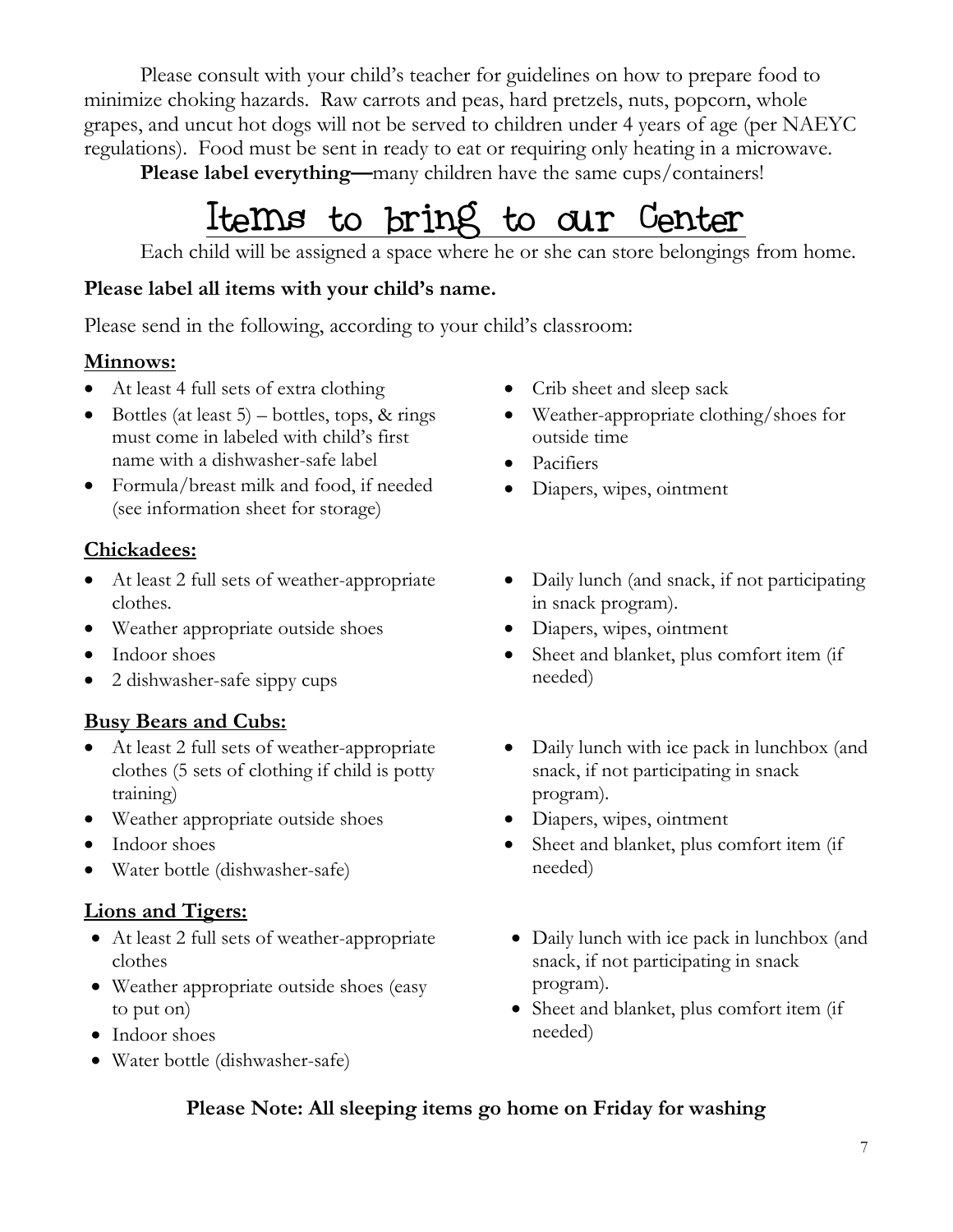Seasonal items, such as snow pants and other winter gear during cold months, and sunscreen and swim gear in the summer, will be needed in **all** classrooms.

All clothing should be comfortable. We would like our children to explore freely and enjoy projects. Therefore, we are asking you not to dress your child in his or her best outfits. We try our best to use smocks or remove clothing for especially messy activities, but your child will get messy doing some projects and playing outside. If you choose to send your child in a dress, please be sure they are also wearing bloomers, tights, or shorts over their diaper or underwear.

# Safe Sleep & Nap Policies

WEC adheres to Safe Sleep Policies as outlined by the American Academy of Pediatrics  $(AAP)$ .

#### **Nap & Rest Procedures:**

- Every child younger than school-age who is present for at least five hours will be given the opportunity to sleep or rest.
- Any child who falls asleep will be permitted to remain asleep until they wake naturally.
- Children will rest for a minimum of 30 minutes (not necessarily on a nap mat but in a manner that is restful); if children have not fallen asleep after the 30 minutes of rest, they will be provided space and materials for quiet play.
- Each child will have an individual mat (provided by WEC), and families must provide linens for resting that will be sent home every Friday (or the last day present of the week) for washing. Sheets must be provided as no child will be permitted to nap directly on the nap mat.

#### **Infant Sleep (up to 12 months):**

- Infants will be allowed to nap when tired.
- Infants will be placed on their backs to sleep.
- Each infant must have a firm, tight-fitting crib sheet supplied by families. Each infant will have his/her own crib with a tight-fitting mattress that meets CPSC 16 CFR 1220 (provided by WEC).
- Soft or loose bedding is not permitted. Blankets, bumpers, pads, pillows, quilts, comforters, flat sheets, stuffed animals, small blankets/comfort items, bibs, etc. are not permitted.
- Sleep sacks or similar clothing are permitted.
- Infants will not be placed in car seats, swings, high chairs, jumping chairs, or similar equipment to sleep. Any child who falls asleep in such equipment will be removed promptly and placed into his/her own crib.
- No positioning devices are permitted without a note from child's healthcare provider.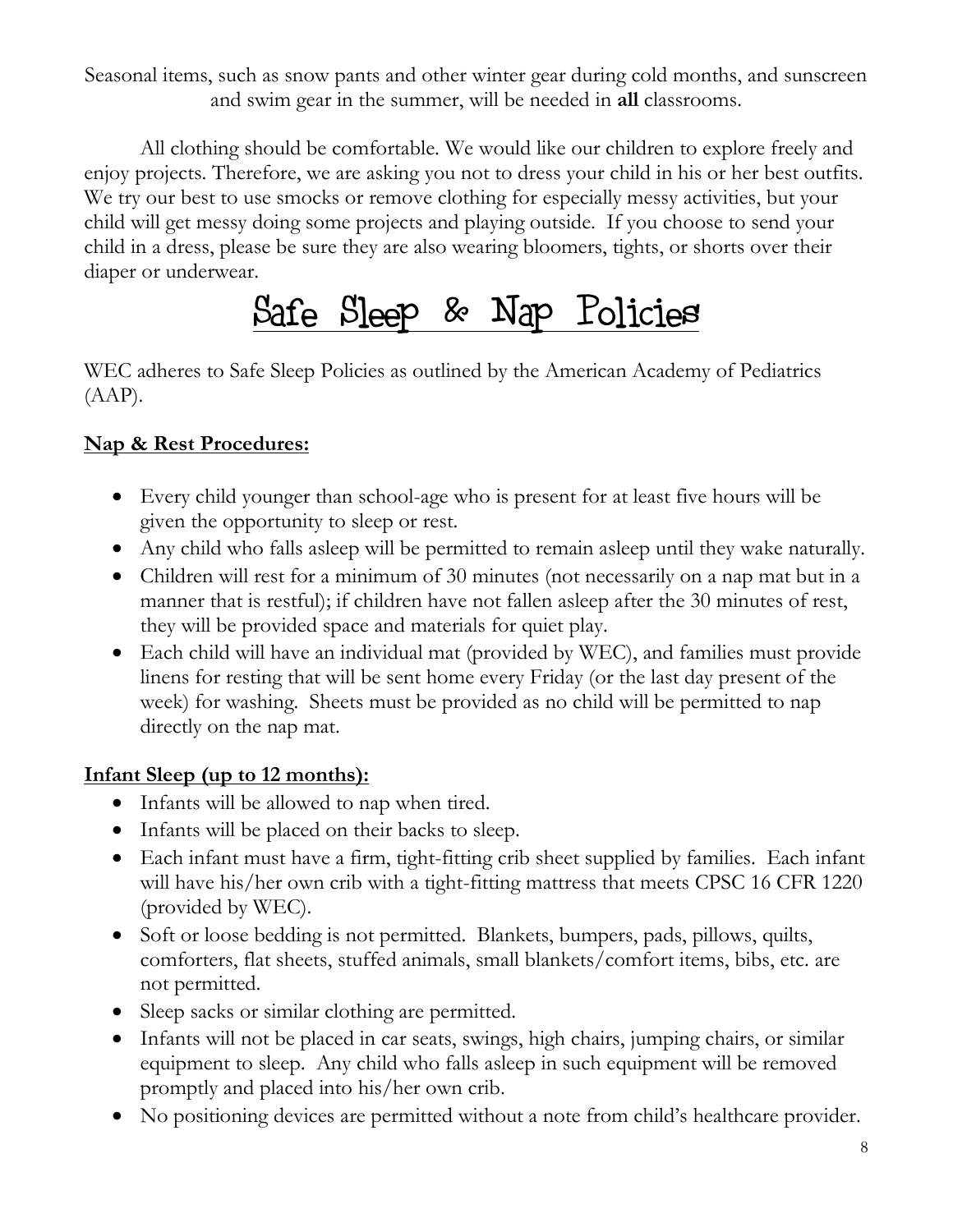# Medication Policy

For all medications, prescription and non-prescription, parents will need to fill out a permission form that details the following information:

- Name of the child
- Child's date of birth
- Any medication allergies
- Name of medication
- Dosage to be given
- Time medication is to be given
- Route of administration (mouth, ear, nose, topical, inhalation, etc.)
- Reason for the medication
- Start and end dates for administration of the medication
- Any special instructions

Medication must be in its original container, labeled properly for the child, and not past its expiration date. Medication will not be administered until the center has written permission from the child's parent or guardian. Only medication provided by the parent will be administered; the center does not stock medications.

We will **not** administer ibuprofen, acetaminophen, or other fever reducers at the center. For other medications, including non-prescription medication, we will require a note from your child's physician stating the information required (see above). All medications will require a specific start and end date; the only exceptions will be epinephrine or other medication for an allergic reaction and medication for emergency rescue breathing (such as an inhaler). Those medications may be left at the center and have the start and end date, as well as time to be given, as "as needed." All other medications will be returned to families at the end of the administration dates.

Illness Policy

As stated by licensing, we are not able to care for children who are sick or otherwise unable to participate actively in our program. This is to protect the interest and health of other children and staff. Your child may not attend our program when he/she does not feel well.

**Any child who is deemed too ill to participate comfortably in regular activities or the ill child needs care that significantly interferes with the provider's ability to provide appropriate care for other children must be absent from the center until well enough to participate in activities.**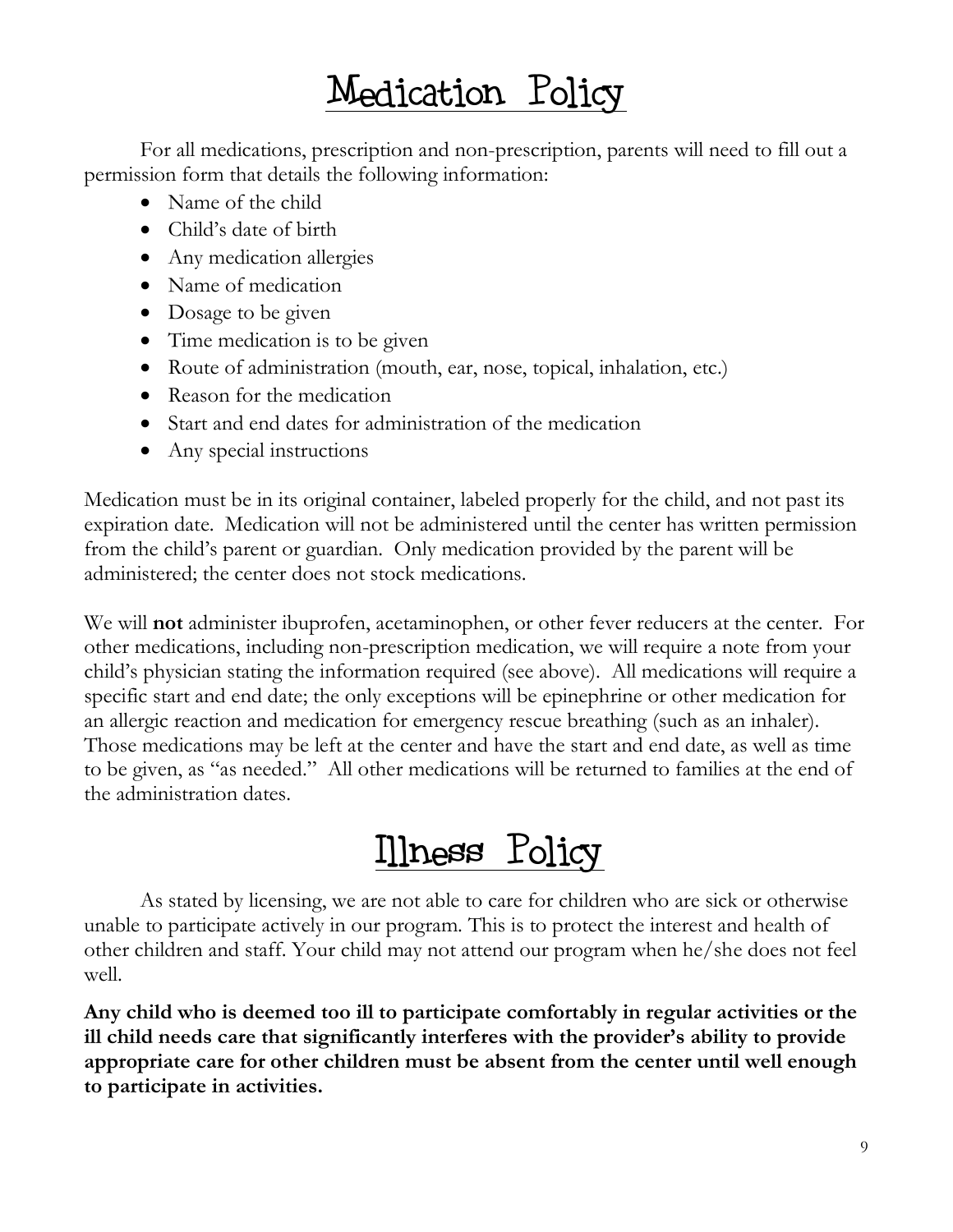For specific illnesses, our regulations require that your child needs to be absent from our center until all symptoms are gone **or** your child's physician gives written consent stating non-contagion if child has the following symptoms:

- Any child with a temperature of 100 degrees Fahrenheit under the arm or 101 via ear thermometer (child must be fever free for 24 hours without the aid of acetaminophen or ibuprofen before returning)
- Any child who vomits (must be well for a full 24 hours and be able to keep a meal down before returning)
- Five loose bowel movements within 24 hours (bowel movements must be normal before returning)
- One loose bowel movement that cannot be contained in a diaper, or potty-trained children cannot make it to the bathroom due to diarrhea (bowel movements must be normal before returning)
- Lice or nits in their hair (children must be lice/nit free before returning)
- Any child with red eyes or itching, accompanied by discharge as a sign of Pink Eye/Conjunctivitis (may not return until medicine has been administered for 24 hours or a confirmation from a doctor that the child does not have viral **or** bacterial conjunctivitis and is not contagious)
- Ear drainage (children may return after seen by a doctor who states it is ok and not contagious)
- Sores in the mouth or nose (return after seen by child's doctor who says may return or all sores are gone)
- Rash (including in diaper area) with either behavior change, that is an open wound or is oozing (return after seen by child's doctor who says may return or rash has disappeared)
- Any child having symptoms of or is diagnosed with the following shall be excluded until we receive written consent from your child's physician stating non-contagion:

| Bacterial meningitis                | Chicken Pox | Diarrhea due to Shigella                    |           | Impetigo | Scabies   |
|-------------------------------------|-------------|---------------------------------------------|-----------|----------|-----------|
| Campylobactor                       | Salmonella  | Giardia                                     | Coxsackie | Shingles | Mumps     |
| <b>Bronchitis</b>                   | Pneumonia   | Yellow skin Conjunctivitis Polio            |           |          | Pertussis |
| Tuberculosis (active) Scarlet Fever |             | Fifth's Disease Diphtheria Hepatitis A or B |           |          |           |
| HiB infections                      | Ringworm    | HIV (Aids Virus)                            |           |          |           |

Should your child become ill at the center, you will be notified and must arrange pickup within an hour. If we are unable to contact you shortly after your child becomes ill, we will begin calling emergency contacts.

Children who are sent home may not return for the entire following day, unless there is a note from a doctor stating that there is and was no illness present, and that it is safe to return. If your child is sent home for illness at noon on Monday, for example, the earliest he or she may return assuming child is well immediately after departing center, is Wednesday morning.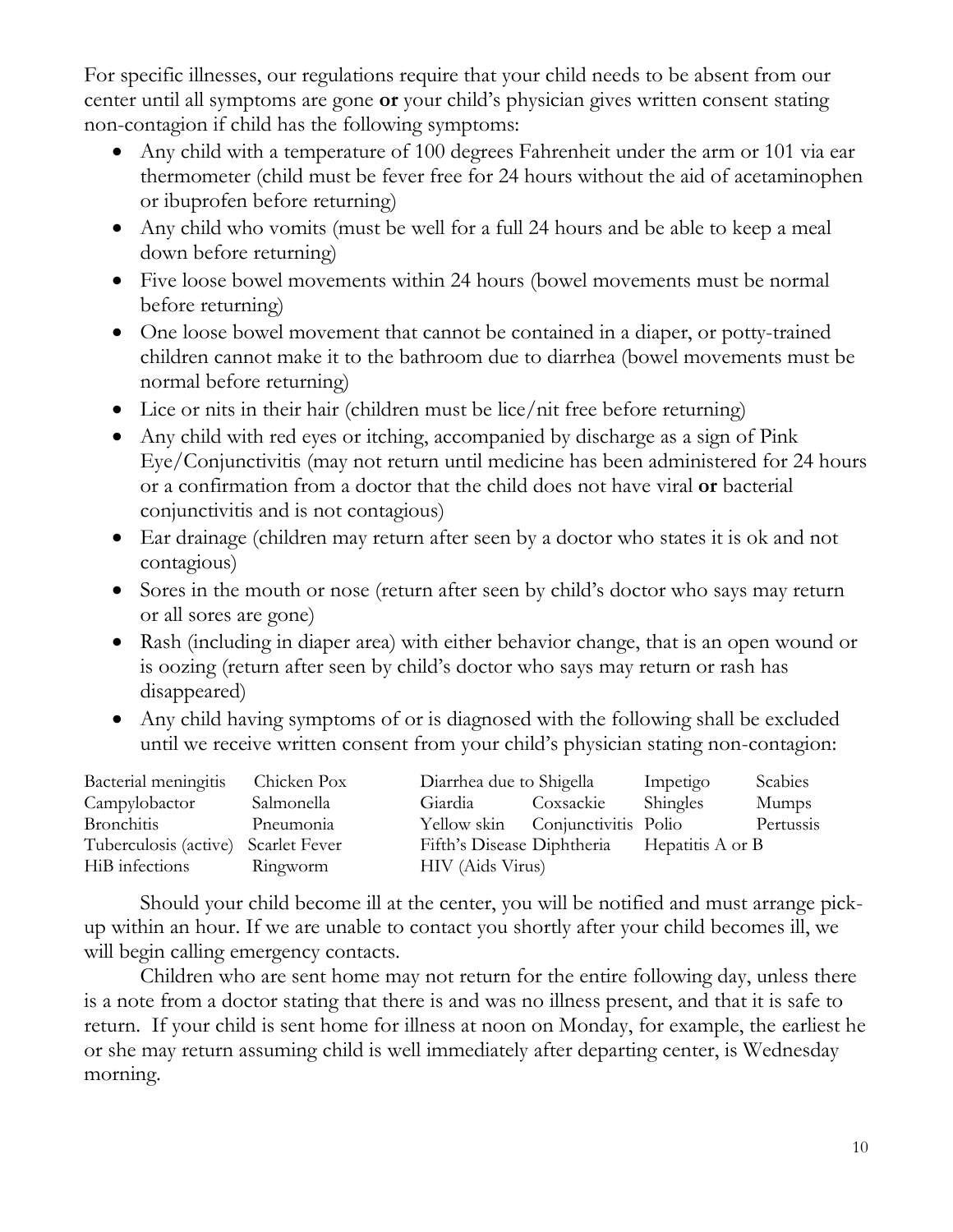Parents will be notified via email or notice of contagious illnesses that a child had at our center, listing all symptoms parents should look for in their children. Names and classrooms of the sick children will not be given due to confidentiality.

These policies regarding illnesses are strictly enforced based on the guidelines set by the Licensing Department of the State of Vermont and WEC policy.

# Potty-Training

Potty-training starts in the Busy Bear classroom. During this time, parents or guardians must supply at least five changes of clothes consistently. Please make sure to check your child's cubby for soiled clothing every night. During potty-training, please make sure your child wears potty-training friendly clothing such as jeans or sweatpants. Please avoid onesies, overalls or pants that are difficult to button/tie because it might be frustrating to your child and discourage independent potty training. Pull-ups are permitted but they must come undone and re-fasten. Our students wear diapers until they are successfully pottytrained. We do not begin to actively potty train with children until they show us that they are ready to do so here at the center. For information about what we look for and our policy regarding potty training, please ask for the Busy Bear information packet. We will also move children back to diapers or pull-ups if accidents become a regular habit, and children will need to go a full week accident-free to be able to try underwear again at the center. This is for sanitary and supervision reasons.

### Cloth Diapering

Families are welcome to provide cloth diapers for their child, if desired. During diaper changes, nothing will be removed from the diaper (i.e., feces or an inner liner). All components of the diaper will be placed into a sealable container or "wet bag," which will be provided by parents. Pail or bag must be taken home by parents and disinfected daily. Outer diaper covers will be changed each time, so enough covers need to be provided for every diaper change (please check with classroom teachers for an estimate of average daily diaper changes).

# Parent/Guardian Responsibilities

It is the responsibility of the parents and guardians to sign in/out their child(ren) using the online system with the tablet in each classroom. This is required by the state and enables us to have accurate records in case of emergency. At pick-up, it is your responsibility to ensure your child is clocked out by your contract time, and that your child is with you from that point forward, in your care, even if you opt to remain at the center longer so you can check in with teachers or allow your child to continue playing.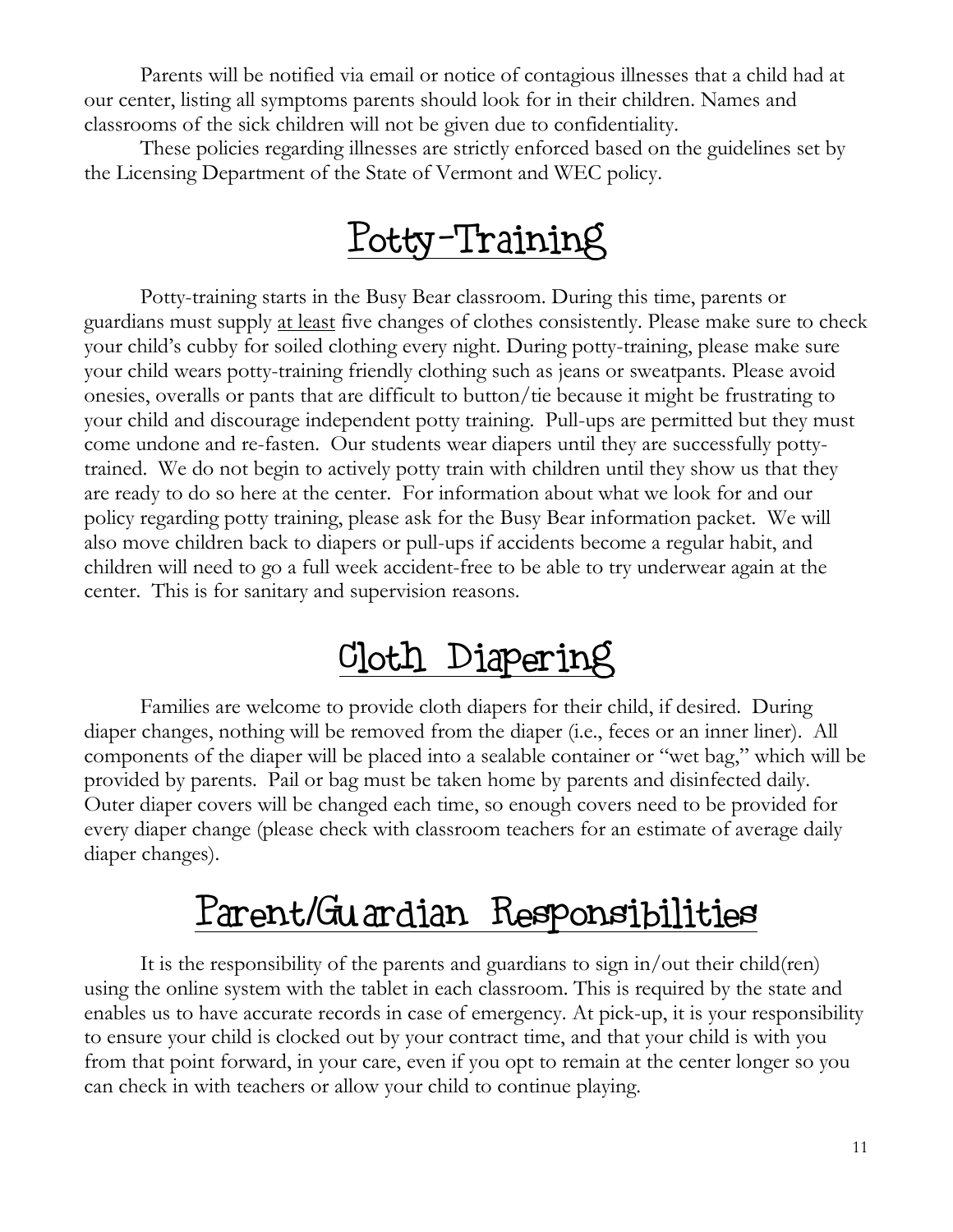Parents and guardians are also required to make sure all immunizations are up-to-date and a current annual health check is conducted with photocopies of those records given to the director to keep on file.

It is the responsibility of the person dropping off in the mornings to ensure that your child washes his or her hands before entering play. This is a state regulation and helps ensure that we are keeping everyone as safe and healthy as possible.

## Communication & Family Involvement

WEC teachers and administrators communicate with families in various ways. We provide daily logs and notes via our online childcare system, as well as journals, parent boards, message centers, or other means (depending on classroom as appropriate), and verbally at pick up and drop off. Communication between teachers and families is very important, and we need to have open and honest communication on a regular basis to ensure that we are able to provide the best care for your child. We believe firmly in having a positive relationship, and that means that we view working with your child as a partnership; what we do here will have an effect on what your child does at home, and the reverse is also true. Thus, it is essential that you are willing to be in that partnership with us so that we can work together to help your child succeed throughout his or her time here at WEC.

#### Documentation

At WEC, we utilize Tadpoles, Teaching Strategies Gold (TSG) for preschool classrooms only, photographs, conferences, and displays to document and communicate children's progress. Tadpoles is a system that enables us to take attendance, keep contact information, send daily information, as well as keep documentation. It also aligns with the TSG system. In our preschool classrooms, we use TSG, a national documentation system that is the approved model for Vermont through the Agency of Education for pre-K. The Tadpoles and TSG systems are accessible to parents through an online module system, and if you provide us with your email address, you will receive information and an invitation. These systems will allow teachers to communicate with families, share documentation, and even enable families to add documentation from home. It also provides teachers and families with nationally normed developmental standards, which we use to help monitor progress and note any areas of possible developmental delay or concern. We also display many photos in classrooms, on displays, and in digital frames as a way for us to see how children progress and show you glimpses of your child's day.

Tadpoles is available to families to utilize either by email or through its app that is available through the app store for android and apple users. Please let us know if you would like information about how to set up an account!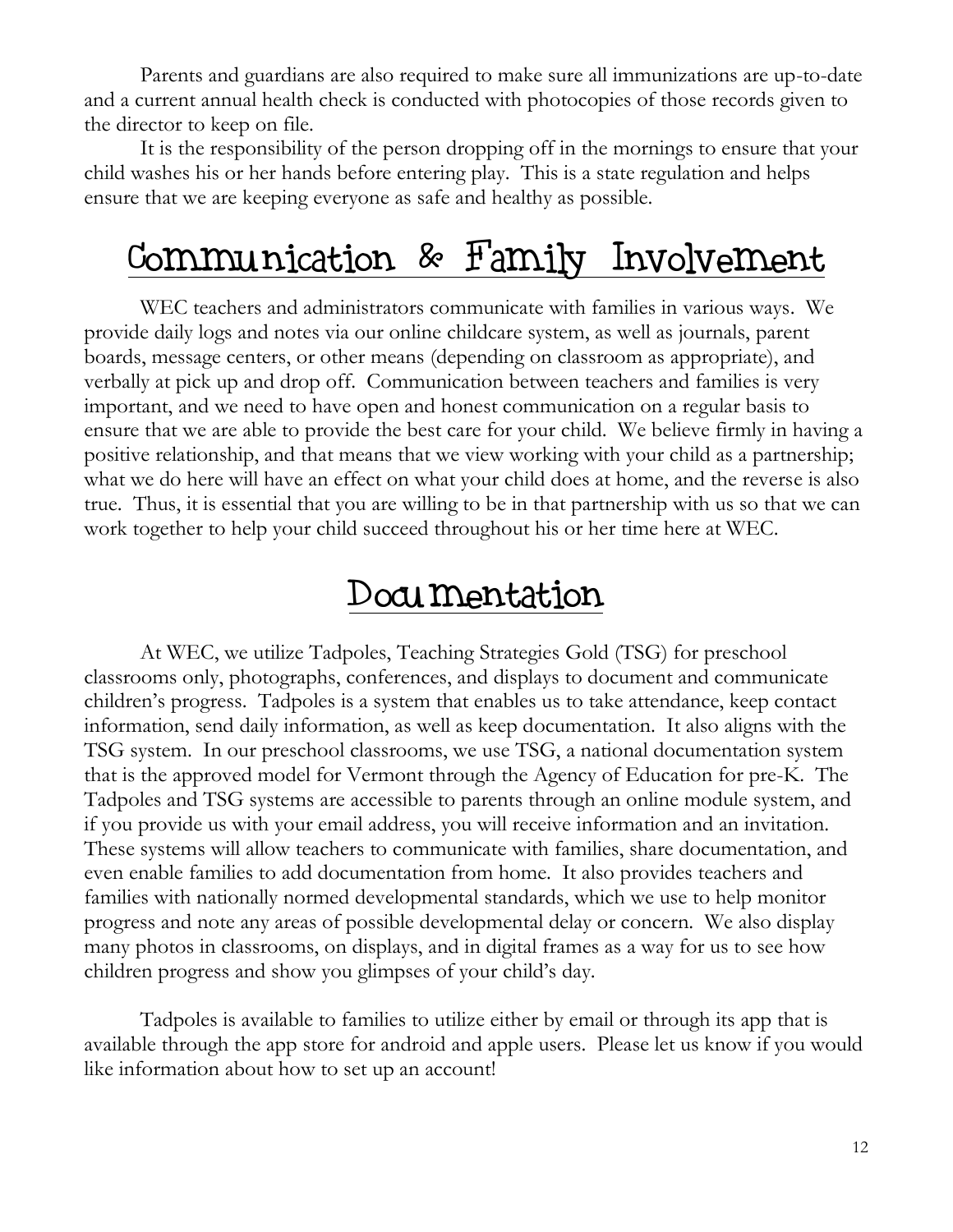#### Preschool

WEC does partner with area school systems to provide 10 hours of publicly funded preschool for eligible children. This occurs in both the Tiger and Lion classrooms. As long your town's school system has not set up a region, your child will automatically receive funding through Act 166 *as long as you follow your town's guidelines for registration*. Children who are three by September 1<sup>st</sup> are eligible, and are for two full years until starting kindergarten. Details about tuition discounts and partnering districts will be provided as your child reaches the eligible age. Please know that not all school districts are willing to partner with childcare centers, and the amount allocated per child is determined at the state level each year. Contact the director with specific questions.

#### Behavior Management

Redirection is the first strategy used for most situations of conflict to relieve anxiety. Redirection is designed to help the child gain self-control in a positive manner. A calming period is also offered in appropriate situations. When children are unable to keep themselves, classmates, or teachers safe, they will be removed from play (the situation or even the classroom) until we feel secure in their ability to do so. The child will be encouraged to rejoin the group when he or she is ready.

Children will be encouraged to verbally express their feelings and emotions. Teachers will model appropriate language in helping describe feelings and emotions for children who are having a difficult time. They will facilitate communication between children. Teachers will also work with all children in providing choices, informing them of logical consequences, and redirection and consistency when a discipline problem occurs. This looks different in each of our different classrooms based on what is developmentally appropriate for children of different ages.

We believe in offering children choices and encouraging self-expression in a safe and appropriate manner. We try to meet the needs of the children in our care, and we work to help each child reach his or her potential. We also believe in natural consequences, and we will utilize those natural consequences as they occur to aid children in learning to be independent and develop an understanding of how the world around them works. An example of a natural consequence might be that if a child throws his or her food across the table or on the floor, then there will not be any food left and the child is showing the teachers that he or she is all done eating.

An incident report will be provided documenting an injury or an act of aggression. This form must be signed by teacher, director and the parent; the form will then stay on file. A copy will be given to the parent.

When we find that children are repeatedly expressing themselves in aggressive or inappropriate ways, we will open up a dialogue with the family and work with outside resources as needed or appropriate to find assistance or help. Some of the resources we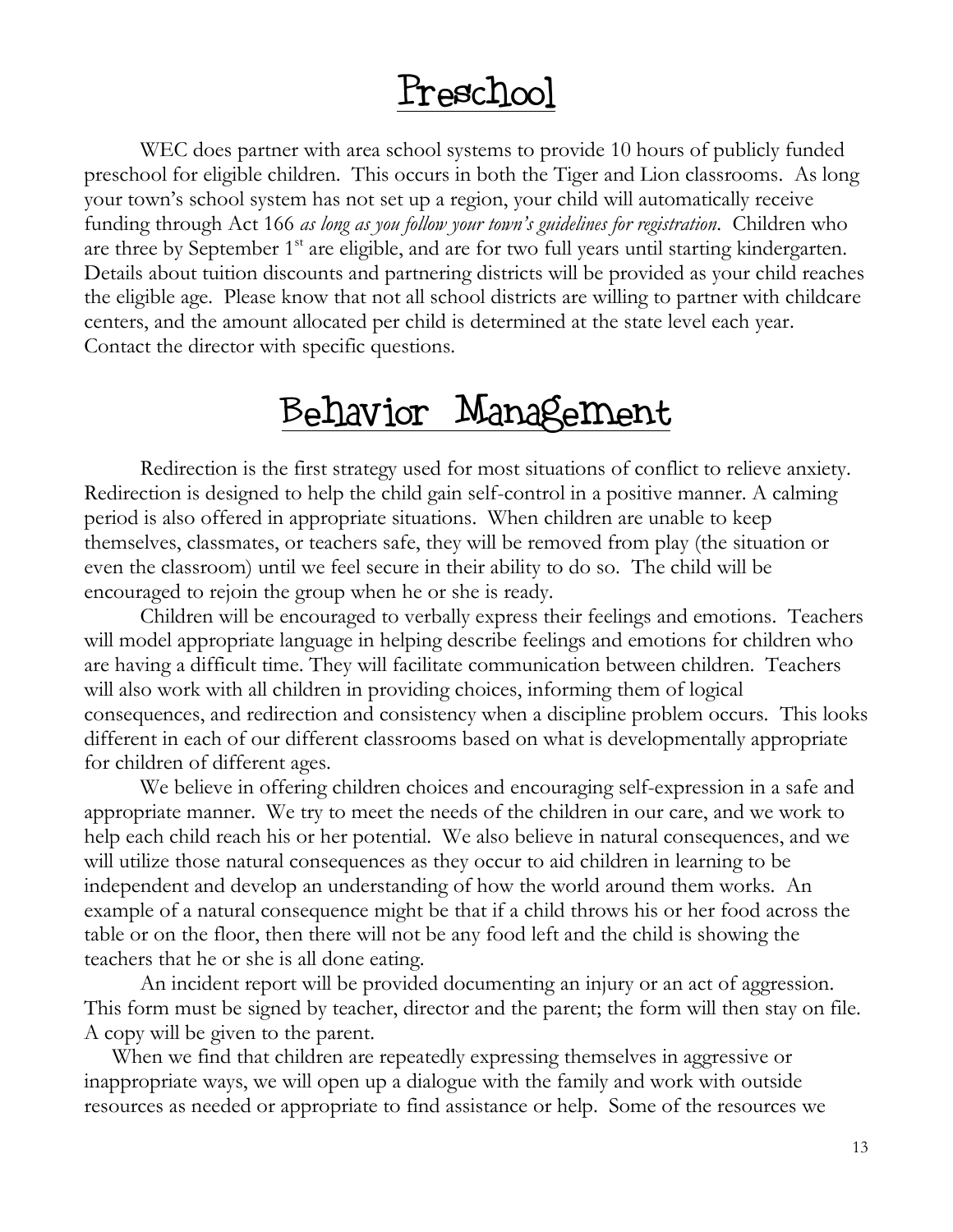might seek out include Child Care Resource, the Howard Center, Child Integrated Services, or Essential Early Education. We will also utilize developmental screening tools to assist us in making recommendations and seeking assistance.

# Typical Daily Schedule:

| $7:30 - 9:00$   | Arrival, free play – Make sure to wash your child's hands upon arrival! (This<br>is a state regulation and helps keep everyone healthy!) |
|-----------------|------------------------------------------------------------------------------------------------------------------------------------------|
| $9:00 - 9:30$   | Wash hands & Snack                                                                                                                       |
| $9:30 - 10:00$  | Clean-up, snack, and diapers if applicable                                                                                               |
| $10:00 - 11:55$ | Child-directed curriculum (can involve singing, reading, art projects, outside<br>time, sensory activities, etc.).                       |
| $11:10 - 11:30$ | Diapers if applicable                                                                                                                    |
| $11:55 - 12:00$ | Wash hands and set out chairs                                                                                                            |
| $12:00 - 12:30$ | Lunch                                                                                                                                    |
| $12:30 - 2:30$  | Nap                                                                                                                                      |
| $2:30 - 3:00$   | Quiet play and diapers if applicable                                                                                                     |
| $3:00 - 3:30$   | Wash Hands & Snack                                                                                                                       |
| $3:30 - 5:30$   | Free play, outside play (weather permitting), diapers (if needed)                                                                        |
|                 |                                                                                                                                          |

# Enrollment Cancellation Policy

If after working closely with your child, the family, and outside resources (such as those listed in the above section), WEC Staff determine that this placement is not a good fit for our center, we will terminate your contract with us. The director reserves the right to determine when the situation may reach this point, and he/she will notify the family should this become necessary.

While we will work with all children and families, it does require a partnership and willingness to work together and seek the appropriate help for your child, should that become necessary. If you opt not to receive the support or refuse to seek the help that we request, you will indicate to us that you wish to forfeit your child's enrollment. The director or teachers will assist you in seeking additional help, should that be necessary, and if you refuse to act upon that, then the director will inform you that the contract has been terminated.

**Note: Failure to follow the tuition policy will terminate enrollment, as payment is a family responsibility to keep current.**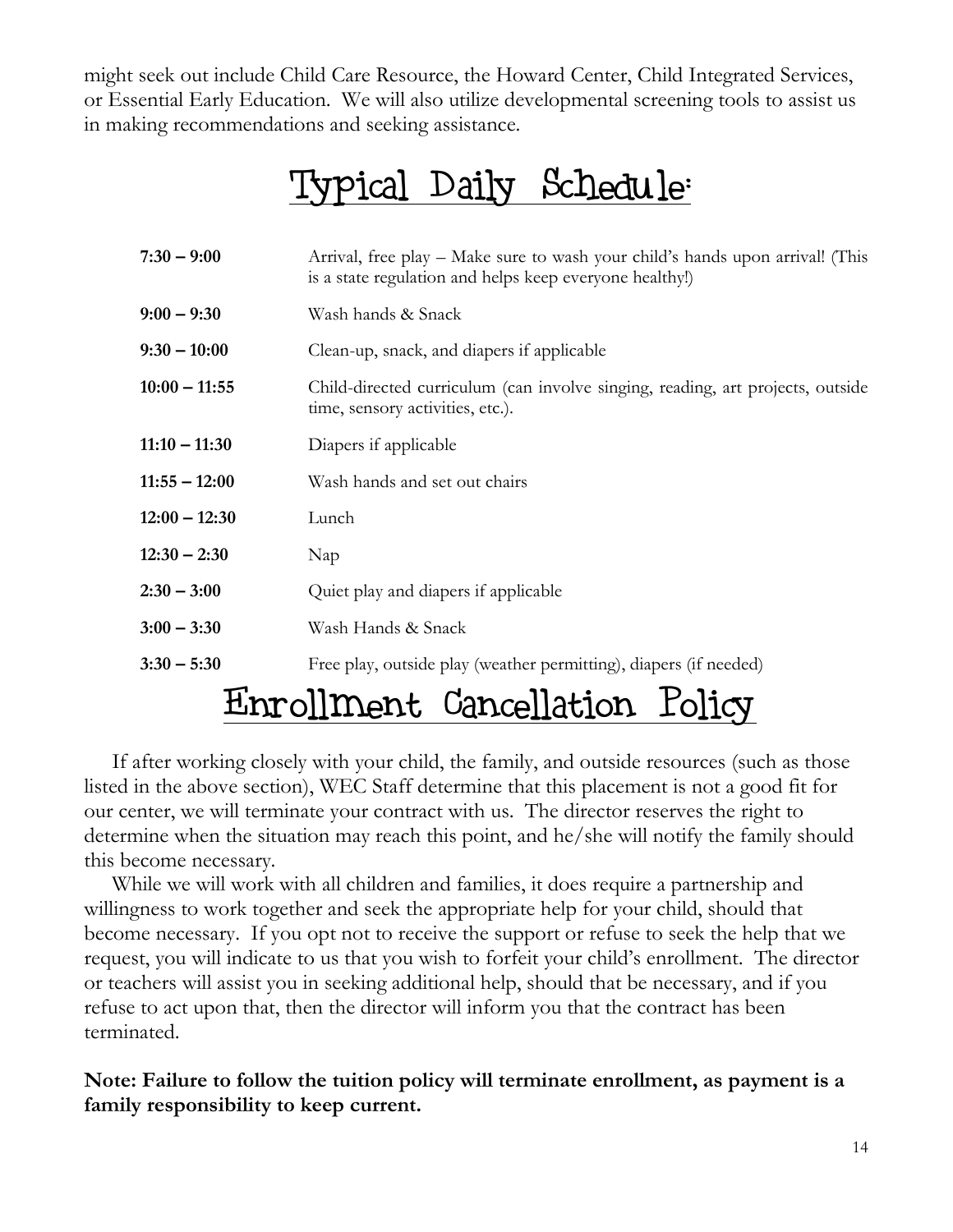### Developmental Screening

We will be doing developmental screenings of all children at WEC throughout their time with us. We will use information from TSG, Ages & Stages Questionnaire, the M-CHAT, and other methods to identify any potential areas of concern or developmental delay. We use the standard screening tools approved and endorsed by the state of Vermont. These screenings are unofficial, and in no way will we be making any kind of diagnosis. However, we will use our findings to talk with you, seek outside help or guidance if necessary, or make recommendations about next steps to help your child. We know that having early detection and intervention is essential to helping children who need such supports to be successful and is key in providing the best possible care and early education.

# Violent Play

We do not permit play of a violent nature that is intended to hurt, threaten, or intimidate another person. We provide opportunities, spaces, and the guidance for children to explore and learn in a safe environment.

# Inclusion & Non-Discrimination Policy

Williston Enrichment Center is in support of the inclusion of children with special educational needs and disabilities in the regular classroom setting.

We are do not discriminate children, families, or other parties based on gender, sex, race, age, religion, ethnicity, culture, ability, sexual orientation, socio-economic status, disability, or any other qualifier. We have and show respect for families and children, and we work to establish trusting relationships that are respectful of and embrace our differences as well as our commonalities.

# Sorry and Sharing

We do not encourage saying "sorry" as a method of conflict resolution. Many children do not fully understand the feeling of "sorry" until later in life. Instead of giving the child a rehearsed word to say after a conflict, we provide them with the tools they need to minimize conflict in the future. If another child was hurt, we ask the child to "check-in," or ask if the injured child is ok. Teachers will role model scenarios for non-verbal children.

We also do not force children to share their space or toys that they are currently using. For example, Child A is using a certain shovel, and Child B wants a turn with it. Child B states that he wants a turn, but Child A is not done using it yet. Teachers will make sure that Child A heard Child B's request for a turn, but we will then encourage Child B to make another choice while waiting. We are showing Child A that we respect the fact that he is productively engaged in an activity. We are teaching Child B about turn-taking, time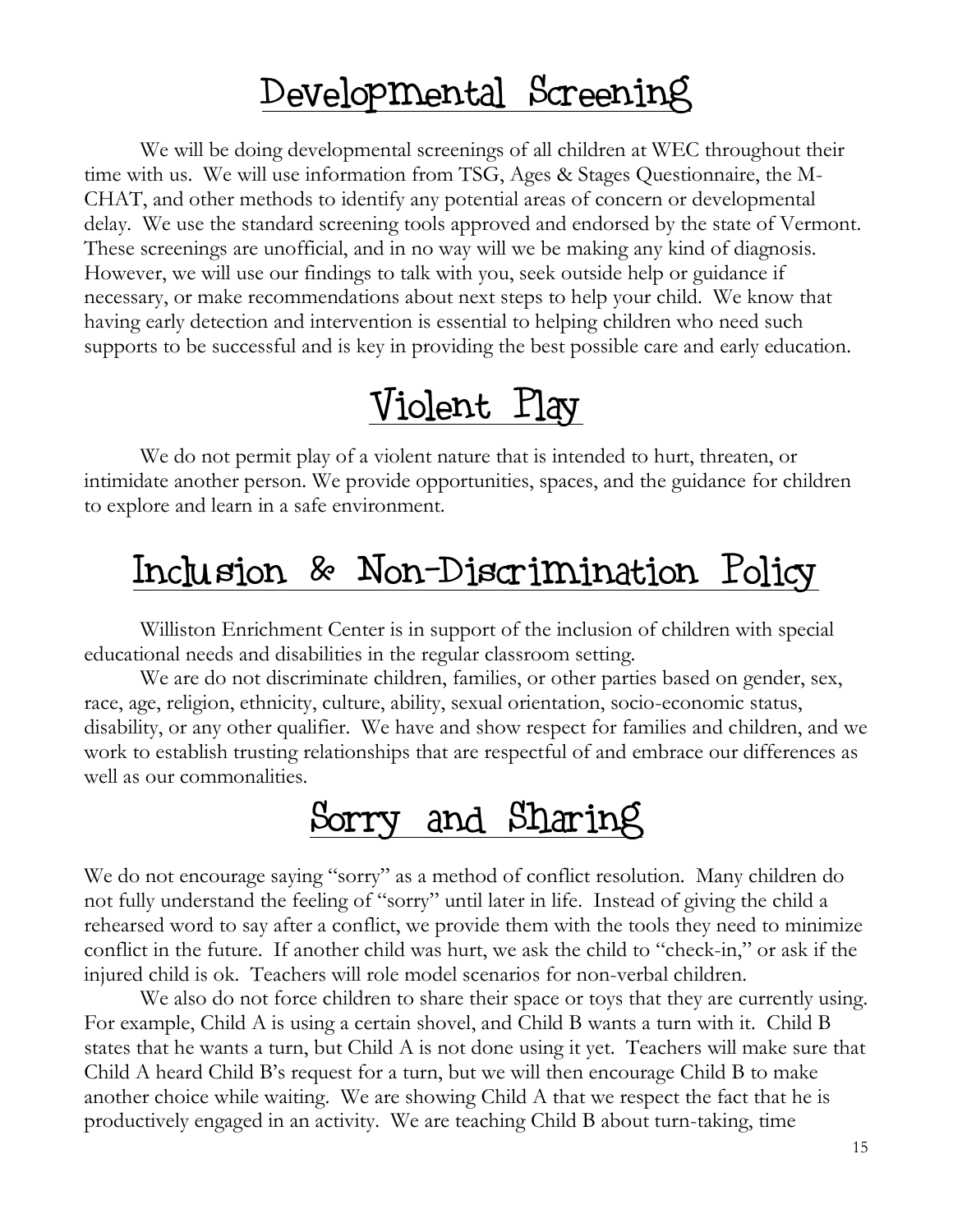management, and patience. Child B will also be confident that once it is his turn to use the shovel, he will be able to use it as long as he wants.

Please note that if sharing is child-initiated, it is celebrated.

### Toys from home

We do not allow toys from home at school other than comfort items. If your child does bring a toy from home, please place it in your child's cubby during drop-off. WEC does not take responsibility for lost or broken items from home. Comfort items for nap for children over one year old will be kept in nap bins or cubbies until nap time.

### Field Trips

Throughout the year, all of our classes may participate in field trips. Permission forms and information slips will be sent home for parents to sign. Additional fees may be required, depending on the field trip. In order to make our field trips a success, parent volunteers are required. Teachers and parent volunteers will provide transportation for the trip. Photo copies of driver licenses and proof of insurance are required for anyone transporting another child, as well as a completed background check. If a teacher will not be riding with a driver, then we will also require fingerprinting as well as an orientation for volunteers. Parents are asked to leave their child's car seat at the center the day of the field trip. Children without a signed permission slip and car seat will not be able to attend. Field trips in the past have included going apple and pumpkin picking during the appropriate seasons, nature hunts on Mt. Philo, Shelburne Farms, the Williston Fire Station, and ice skating.

### Lead Testing in Water

WEC is on town water and we comply with all water testing as required by the state. We have conducted our lead testing and our water is safe for drinking. As per our water testing in August 2017, our lead levels are  $\leq 0.001$  mg/L and the acceptable level limit is 0.015.

### Breastfeeding

Williston Enrichment Center welcomes all nursing parents, and we welcome families to breastfeed wherever they are comfortable, whether that is in a classroom or in a quiet area for parents who choose to breastfeed their children at the center. Respecting the various philosophies and comfort levels of our parents, we encourage breastfeeding where it makes most sense for the parents and children. Please do not hesitate to let us know what your specific needs are.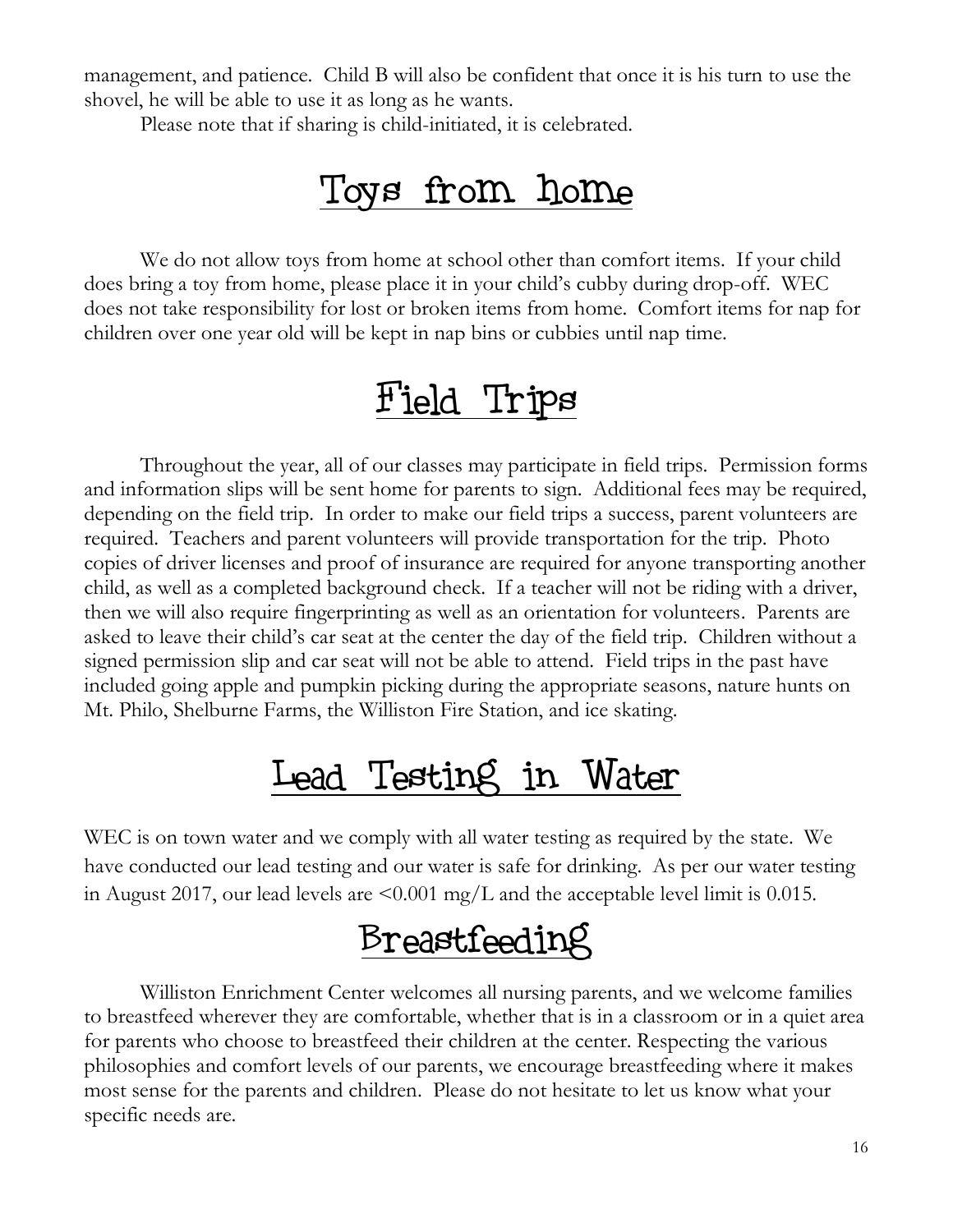#### Accident or Incident

Whenever there is an accident or incident involving a child in our care, the appropriate form will be completed by the staff member most closely involved in the event. The director and the parent will review the report the same day that the incident occurs. Parents are asked to sign the report. The report will be placed in the child's file, and a copy will also be sent home for parents. In some cases, we will place the incident report on your child's clipboard to be signed as we want to ensure confidentiality for you and your child. For instance, if there are multiple parents present at the time of pick-up, we will often leave the report for you to read over and return to us so that confidentiality is maintained.

### Holiday Celebrations & Observances

During holiday seasons, we frequently plan our curriculum around family traditions and religions. We ask families to share their traditions with us. Each classroom may learn about different traditions, depending on what families contribute to the theme. If there are families who do not wish their child to be exposed to certain religious beliefs, we ask that you let us know ahead of time. Teachers will give updates as to when these activities will take place. If no parents contribute their traditions, we will base our curriculum around the beliefs that are celebrated most often.

We do recognize that sometimes holidays can add stress to children's lives, and we feel the need to keep a routine of predictable daily experiences for their security and control. If it seems like we are down-playing a certain holiday or season, perhaps this is the reason.

#### Birthdays

Children are welcome to celebrate their birthdays at the center. Parents may supply a healthy treat for snack time. We do ask that birthday treats remain healthy and adhere to our nutrition policy. Snacks such as smoothies, yogurt parfaits, or whole-grain pancakes are great options. Parents are also welcome to celebrate their child's birthday by volunteering for story-time or to lead a project in the classroom. We ask parents to give us advance notice if you are planning on bringing in a snack or planning a celebration, and we also ask that you provide enough of the snack or other items for each student in your child's class. Please consult with your child's teachers for healthy treat or celebration ideas. The center provides a gift for each child on his/her birthday.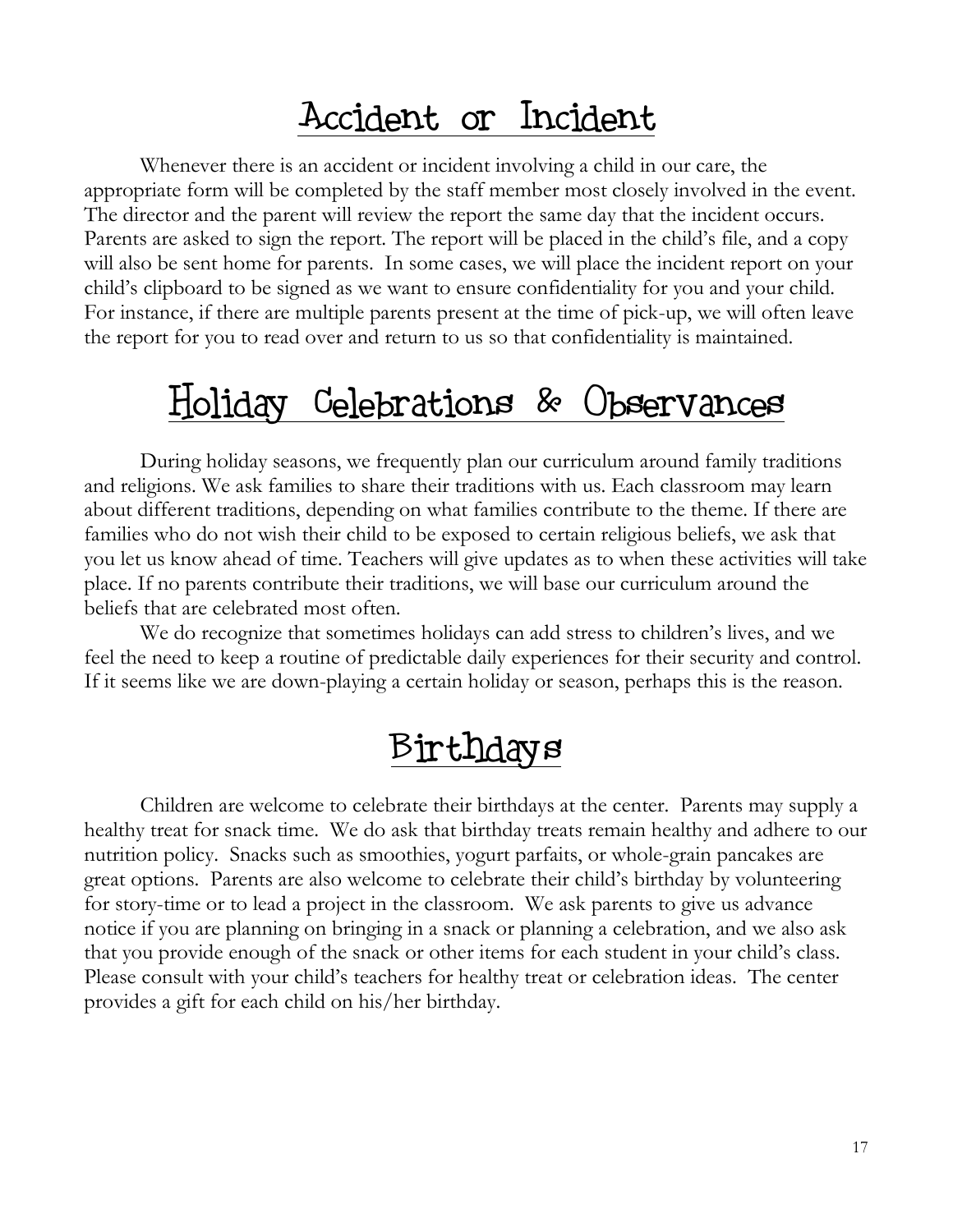## Fundraising

Throughout the year, we have many fundraising events. These events assist us financially for extra-ordinary projects or equipment. Additionally, they foster a great relationship between parents and teachers. These can range from gift items to be purchased to silent auctions to raffles, and much more. If you have suggestions for fundraisers that you have done in the past or that you enjoy, please feel free to let us know. We are always open to new suggestions and ideas, especially about fundraising!

### Staffing

At WEC, all of our teachers are trained in early education and our qualifications all meet or exceed the requirements set forth by the Regulations for Early Childhood Programs. Many of our teachers have Child Development Associate Degrees, Associate's Degrees, Bachelor's or Master's Degrees, and many are on the Northern Lights Career Development Ladder. For specific information, please visit the "Our Staff" section of our website, www.willistonenrichmentcenter.com. All staff have references on file, have completed background checks, and all teachers are trained and certified in First Aid and CPR for adults, children, and infants.

# Smoking Policy

Williston Enrichment Center is a smoke-free environment. Parents, Staff, and Visitors may not smoke on our premises, which includes in front of windows or in the parking lot. We thank you in advance.

# Parking

Our parking lot is available for parking during pick up and drop off times. Please avoid long term parking in this lot. Idling is also not permitted.

### Abuse and Neglect

As stated by Vermont Law, all staff members are **mandated** to report any suspicion of abuse and/or neglect. We are responsible for reporting any suspected cases of child abuse (physical, sexual, or emotional) or neglect to agents of the local Agency of Human Services, Department of Children and Families. These agents may conduct an investigation if necessary. We will work with families who need help in self-reporting.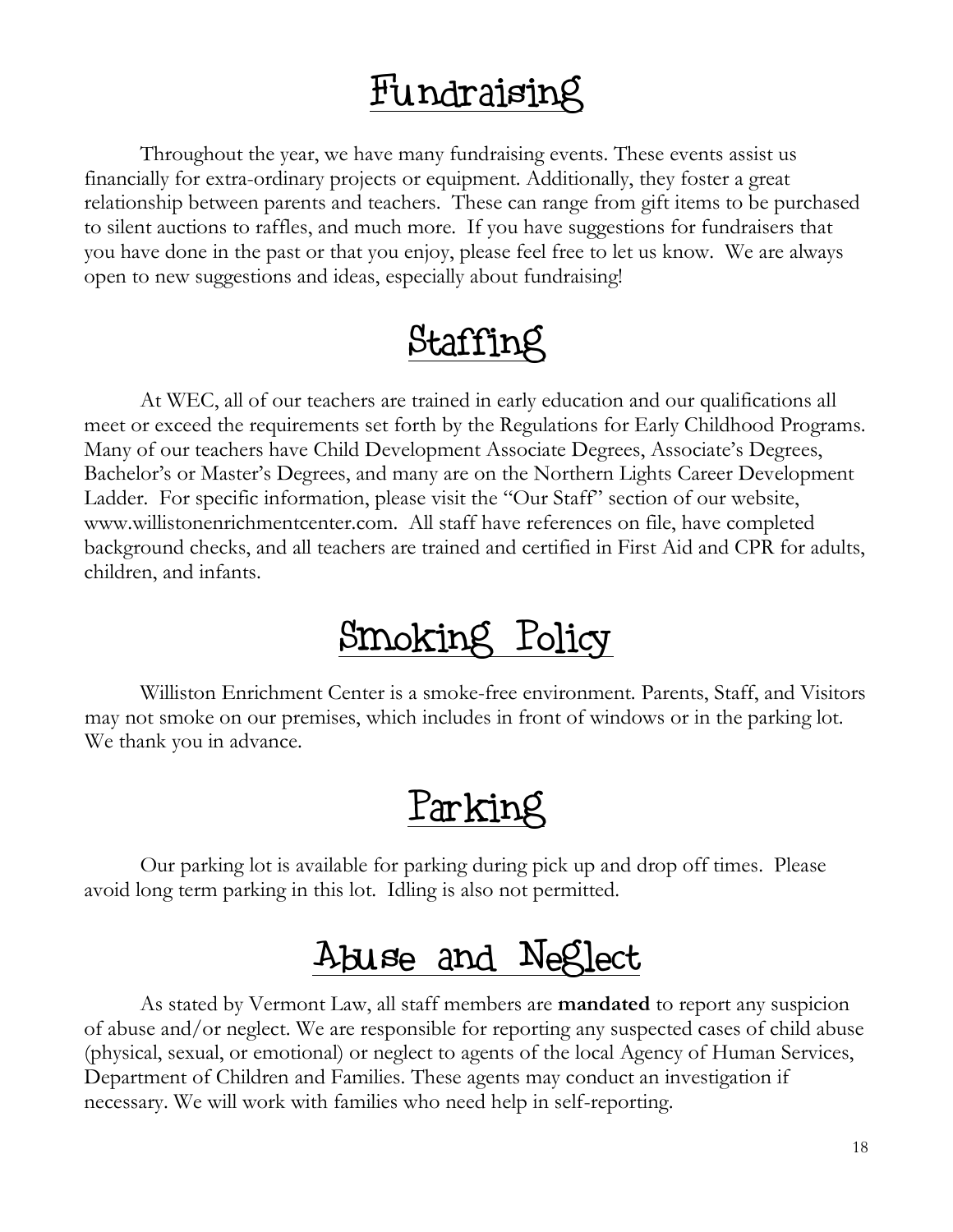## Confidentiality

Students' records are open only to the particular student's teacher, director, curriculum director, authorized employee of the licensing agency, or the child's parent or legal guardian. Information regarding an incident in the center may be discussed under certain circumstances, but a child's name will never be mentioned.

## Emergency Procedures

If the center needs to be evacuated, staff will assist children in evacuation procedures, which are posted in each classroom. All staff and children will meet on the grassy area on the far side of the parking lot. Children will not have time to put jackets on. Fire drills are practiced monthly, and one of those will occur during rest time.

In the event of a lockdown, staff will lock all doors, cover windows, move to Tiger room, and continue care. If needed, staff and children will evacuate into the warehouse. We will notify families as soon as it is safe to do so by utilizing Tadpoles for email/text or a robo-call system with details and instructions for picking up your children as it is safe to do so.

In the event of an emergency requiring relocation, we will move to one of two locations:

- **Christ Memorial Church** parking lot, 1033 Essex Rd., Williston (L on WinterSport, R on Industrial, L on 2A, church on R)
- **Vermont Mattress Depot** Parking Lot, 21 Adams Dr., Williston (L on WinterSport, L on Industrial, R on Williston, R on Adams, parking lot on L)

Children will be transported in teacher vehicles and the vehicles of our parent company employees in the event of an immediate relocation. Child safety restraints will be used whenever possible. If relocation becomes necessary, we will call all families using the robocall system or tadpoles to alert you of the situation, where we have evacuated to, and when to pick up your child.

If 911 needs to be called due to a child's medical emergency, a teacher will call 911 while the Director cares for the child. The teacher will notify the child's parents after calling 911. The Director, Curriculum Director, or child's teacher will ride in the ambulance with the child, if parents are not yet present.

If you have questions about other emergency procedures, please contact the Director.

# State Regulations and Grievance Policy

As a licensed childcare center, we comply with all regulations set by the State of Vermont. Our policies are based on these guidelines. A copy of the State of Vermont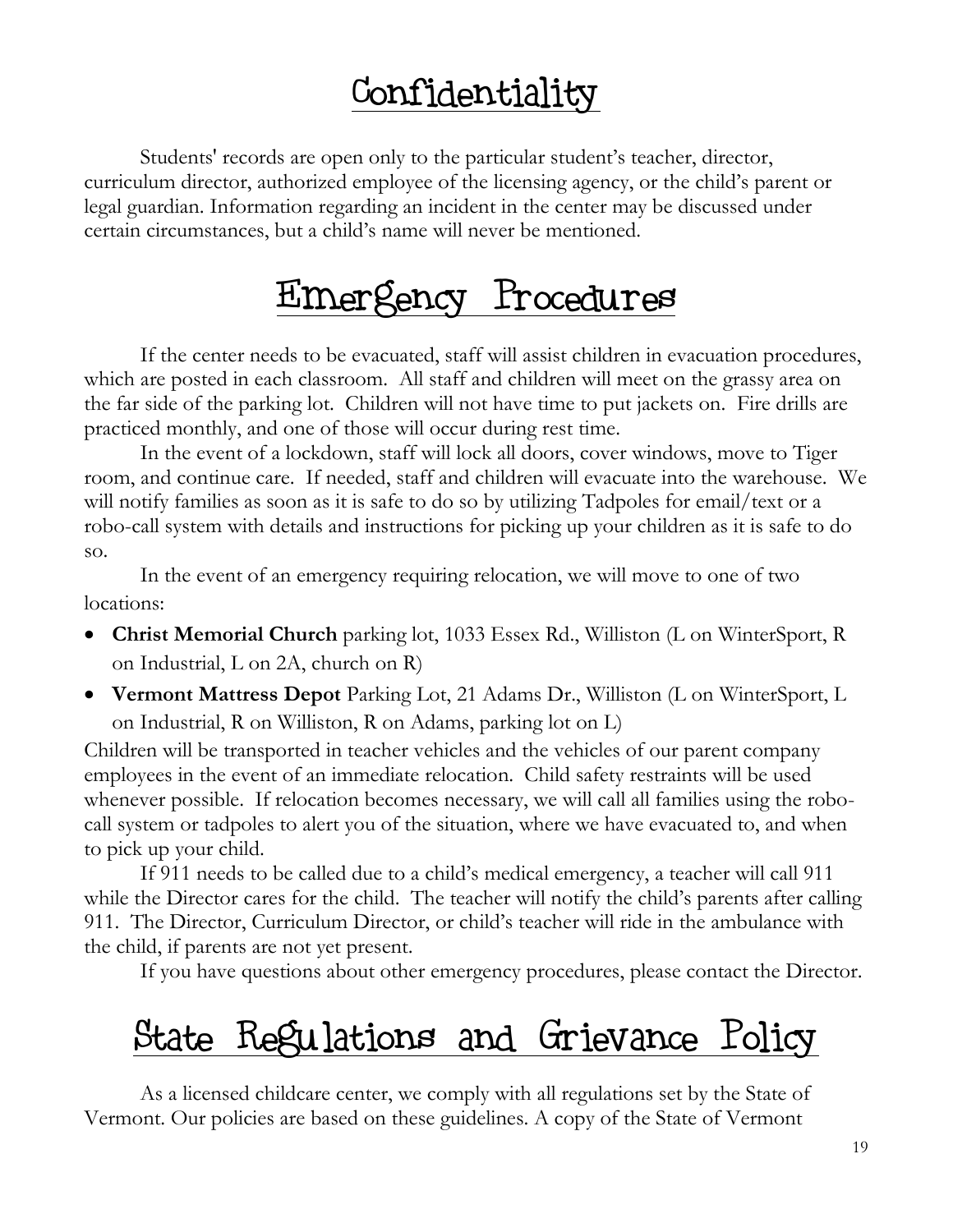Regulations is posted on the Parent Board or you may view it online at: www.state.vt.us/srs/childcare/licensing/license.htm. You may also receive information through the Child Care Consumer Concern Line at (1-800-649-2642).

Any parent/guardian who has concerns about the center is encouraged to contact the Director immediately to discuss the issue at hand. If the issue persists, you may contact Childcare Resources and the Referral Center (802-863-3367) or the state Division of Licensing at 1-800-649-2642.

# Items Required for each child's file

The following is a list of all the information we are required to keep on file for all children's files enrolled in our care. This information will be gathered in the Enrollment Form, Contract, Permission Forms, and Acknowledgement of Receipt of this handbook. For the items that are listed in **bold**, you are required to submit copies of these to the center along with your enrollment paperwork. These are required in order for enrollment to occur.

- A completed child's admission form signed and dated by the parent that includes the first date the child will attend WEC and the days and hours the child is regularly scheduled to attend WEC
- Child's name, current home address and current home telephone number
- Child's date of birth
- Name, address and all applicable current telephone numbers for parents
- Name, address and all applicable current telephone numbers for at least two (2) other people designated by the parents as emergency contacts
- Names of all persons authorized to pick the child up from WEC
- **Record of an annual physical and health history that includes the name and telephone number of the child's primary health care and dental care providers (if the child has a dental care provider)**
- **Description of any special medical, developmental, emotional or educational needs of the child including allergies, existing illnesses or injuries, previous serious illnesses or injuries and any prescribed medication including those for emergency situations**
- Written authorization from the parent for the CBCCPP to be able to obtain emergency medical care and transportation
- **Child's immunization record or Vermont Department of Health approved exemption document**
- Written permission from parents for the CBCCPP to transport the child in the event of an emergency
- Written permission from parents for the child to participate in water and wading pool activities
- **If applicable, a copy of court orders on custody and visitation arrangements**
- **If applicable, any obvious injuries discovered and documented on daily health check**